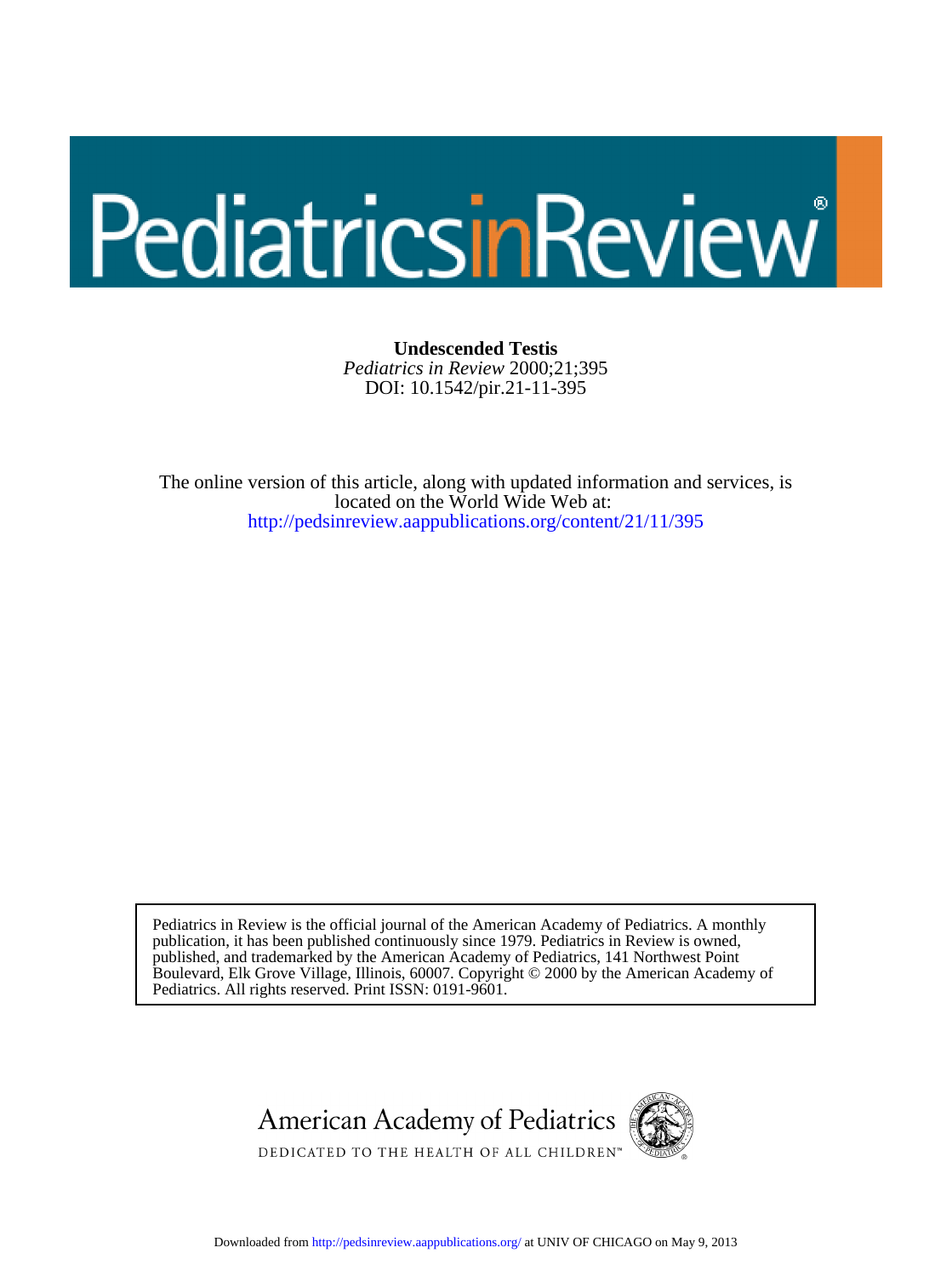#### **IN BRIEF**

# **Undescended Testis**

#### **The Undescended Testis Theory and Management.** Rozanski TA, Bloom DA. *Urol Clin North Am*. 1995;22:107–118

- **Cryptorchidism. Current Concepts.** Gill B, Kogan S. *Pediatr Clin North Am*. 1997;44: 1211–1227
- **Pediatric Testicular Problems.** Pillai SB, Besner GE. *Pediatr Clin North Am*. 1998;  $45.813 - 830$
- **Timing of Elective Surgery on the Genitalia of Male Children With Particular References to the Risks, Benefits, and Psychological Effects of Surgery, and Anesthesia.** Section on Urology, American Academy of Pediatrics. *Pediatrics.* 1996;97:590–594

Undescended testis or cryptorchidism is the most common genitourinary disorder in boys. The true undescended testis has stopped along the pathway of normal descent. The ectopic testis is in an aberrant location, such as the base of the penis, the superficial inguinal pouch, the medial aspect of the upper thigh, or the contralateral scrotal sac.

The undescended testis is more common among preterm, lowbirthweight, and twin infants. It can be associated with features of congenital, chromosomal, or intergender disorders. Cryptorchidism must be differentiated from the retractile testis, which is not in the scrotum but can be manipulated without tension into the scrotum. Retractile testes normally descend by puberty.

The testis usually begins its inguinal-scrotal descent at 28 weeks' gestation. Endocrine, mechanical, and neural factors are believed to play a role. After birth, as circulating maternal estrogens decrease, pituitary gonadotropins are stimulated. This produces a surge of testosterone, with levels peaking at 60 days. This event accounts for the testicular descent usually seen during the first 3 months of life. The hormonal surge is diminished or not

present in boys who have cryptorchidism. After birth, infants should be re-evaluated for descent at 3 to 6 months. Few testes descend after this time.

During the physical examination, it is important to visually inspect for abnormalities such as a poorly developed scrotum or hypospadias. Hypospadias occurring with an undescended testis requires chromosomal testing to rule out an intergender disorder. If the testis is not palpable in the supine position, it is often helpful to examine the patient in the cross-legged (tailor) or squatting position. This tends to relax the cremasteric reflex, which will help make a retractile testis palpable. Warm compresses in the inguinal region may also help. Once in the scrotum, a retractile testis should not retract when released. If it does, further consultation is necessary. If an infant has bilateral undescended testes, possible diagnoses include anorchia, female adrenogenital syndrome, and hypothalamic-pituitary insufficiency. These infants require chromosome analysis and a complete endocrine and electrolyte evaluation.

Infertility and malignancy are associated with undescended testis. Normally descended and cryptorchid testes usually have identical histologies until age 1 year. Soon thereafter, testes begin to deteriorate. The contralateral descended testis also can exhibit germ cell loss and is at risk for malignancy.

Laparoscopy is widely used as the initial diagnostic test in boys who have nonpalpable testes. Orchiopexy usually is performed at about 1 year of age. The goals of orchiopexy include avoiding the psychological effects of an empty scrotum, enabling the undescended

testis to be easily examined later in life, and attempting to preserve fertility. Hormonal therapy has played a part in the management of undescended testis in the past. Human chorionic gonadotropin (HCG) stimulates Leydig cells, which increases testosterone production. The success rate of hormonal treatment is associated with the initial position of the testis. Lower-positioned testes respond better to therapy. Large doses of HCG are associated with premature epiphyseal closure and accelerated secondary sexual characteristics (the latter usually recede after cessation of therapy). Because hormonal therapy often is not successful, orchipexy is the preferred treatment. It usually is performed by the second year of life.

### *Patricia Callaghan, MD Children's National Medical Center Washington, DC*

**Comment:** Follow-up of the patient after orchiopexy is important because of the potential for infertility and tumorigenesis. Children should be re-evaluated after surgery for testis location and size. When pubertal, boys should be taught to perform monthly testicular selfexamination. Testicular cancer usually occurs in the third and fourth decades of life. The risk of malignancy does not appear to be affected by orchiopexy, but the procedure allows earlier detection of testicular cancer by placing the testicle in an easily palpable location. Some have recommended postpubertal ultrasonography or biopsy for all men who have a history of cryptorchidism to address the 2% to 3% prevalence of carcinoma in situ.

*Tina L. Cheng, MD, MPH Associate Editor*